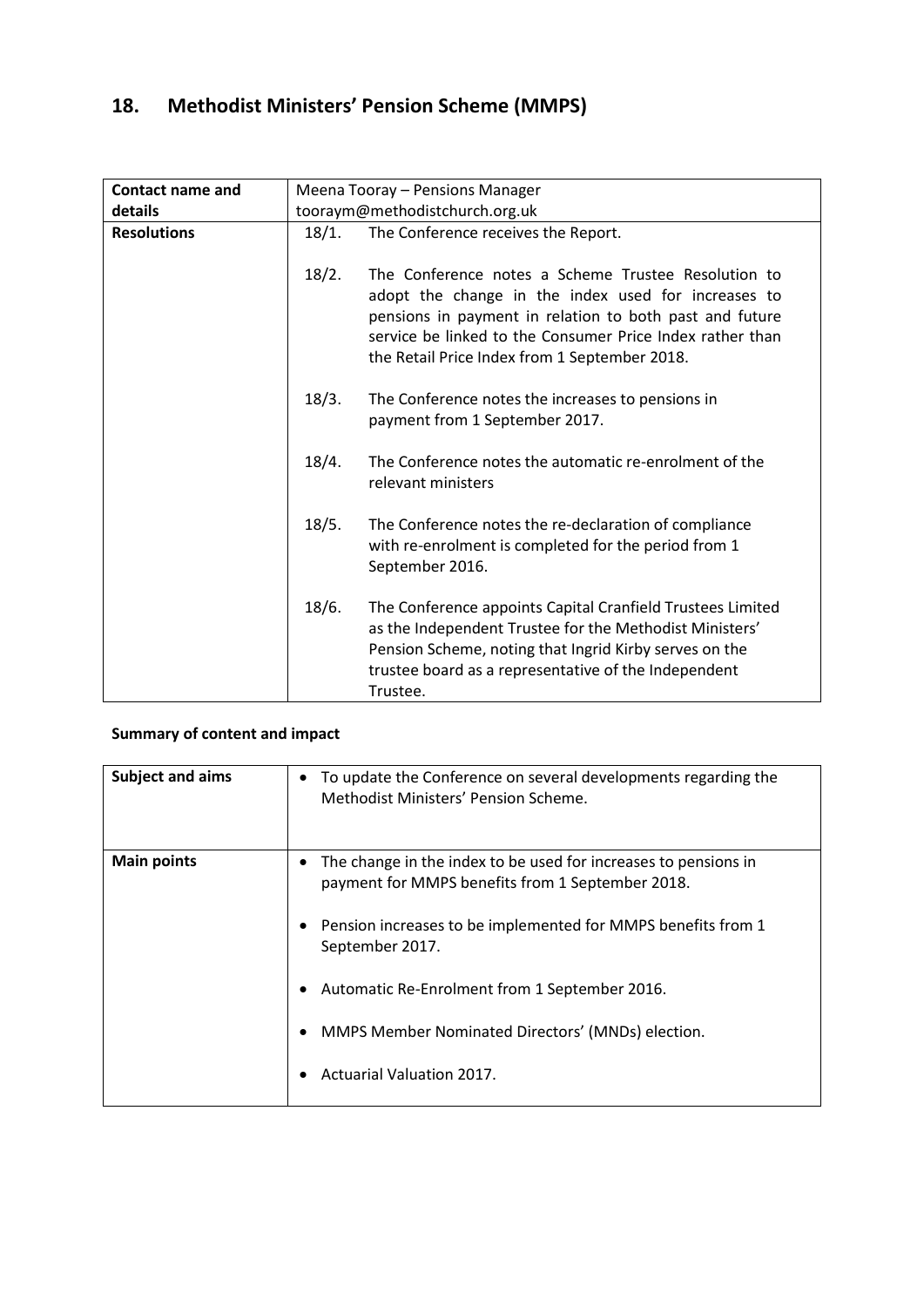## **18. Methodist Ministers' Pension Scheme (MMPS)**

#### **Change in the index used to calculate pension increases**

- 1. Following a consultation with members, the 2016 Methodist Council recommended that with effect from 1 September 2018, the index to be used to calculate increases to pensions in payment for ministers' benefits, be moved to the Consumer Price Index (CPI), rather than the Retail Price Index (RPI).
- 2. The 2016 Conference resolved to confirm its approval of the recommendation for the change in the index.
- 3. A Trustee Resolution to adopt the changes has been enacted under the pension scheme rules.
- 4. A communication has been issued to scheme members informing them of the change in the index from RPI to CPI.

The 2016 Conference agreed that consideration be given to using the Pension Reserve Fund to cover the cost of the financial impact of continuing to use the RPI for pension increases awarded on 1 September 2016 and 1 September 2017. The Conference is now informed that the Actuary has calculated the difference between the cost of granting an RPI-based pension increase and the cost of granting a CPI-based pension increase to be:

£2.9m for the 1 September 2016 pension increase; and £2.3m for the 1 September 2017 pension increase.

This gives a total cost of £5.2m.

#### **Increase to pensions in payment**

5. The Rules of the Scheme provide for an annual increase to pensions in payment on 1 September each year in line with the annual rise in the RPI as published in the preceding January. The increase is subject to a maximum of 5% on pensions earned in respect of pensionable service before 1 September 2006 and a maximum of 2.5% on pensions earned for pensionable service completed after 31 August 2006.

> The increase in the RPI in the year to 1 January 2017 is 2.6%. In view of the current funding position of the Scheme the Trustee is unable to recommend to the Conference an increase above the guaranteed increase.

6. The pre 1 September 2006 pensions will therefore increase by 2.6% and the post 1 September 2006 pensions by 2.5%. This will be applied from 1 September 2017 to pensions in payment, which commenced on or before 31 August 2016 and to ill health pensions which commenced on or before 1 September 2016.

#### **Re-Enrolment**

- 7. The 2012 Conference agreed that MMPS should be used as the qualifying scheme for Reenrolment from 1 September 2016.
- 8. The MMPS is registered as a qualifying scheme with the Pensions Regulator.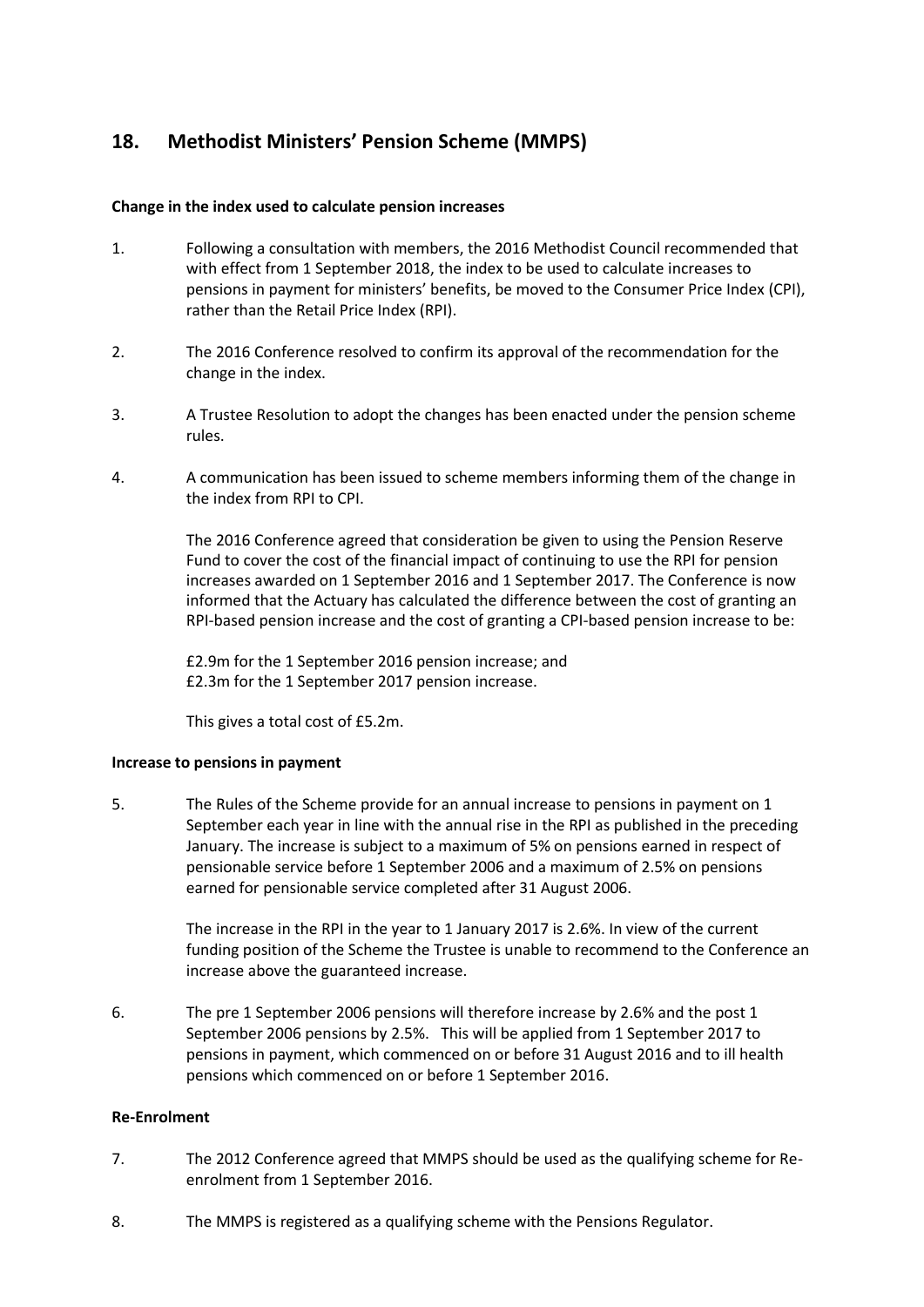- 9. Eleven eligible individuals were re-enrolled in to the MMPS on 1 September 2016. Nine subsequently elected to opt out.
- 10. Re-declaration of compliance was submitted to the Pensions Regulator by 1 November 2016 for the period commencing 1 September 2016.

#### **Composition of Methodist Ministers' Pension Trust Limited (MMPTL) and Directors of MMPS**

- 11. Following the retirement of the Chair of the Board, Mr Keith Woodley OBE, on 31 August 2016, Capital Cranfield Independent Pension Trustees Limited (CCPTL) was appointed on 1 September 2016 as the Independent Trustee for MMPTL and MMPS.
- 12. The 2016 Conference further recommended that Ingrid Kirby, CCPTL's representative, be elected as Chair of MMPS. Ingrid Kirby was duly elected by the Trustee Board as Chair of MMPs on 8 September 2016.
- 13. The list of Trustee Directors as at 31 August 2017 is: the Revd Stuart Bell, Mr Ronald Calver, Mr Graham Danbury, the Revd Michael Fielding, the Revd Michael Giles, Ms Ingrid Kirby (Chair), Mr Andrew Paul, Mr Colin Pearson, the Revd Andrew Walker and Mr John Wyatt.
- 14. The term of office for the Revd Stuart Bell expired on 31 August 2017. Following a nomination and election process the Revd Stuart Bell has been re-elected as a Trustee Director of MMPTL by the active members of the Scheme, and will be re-appointed from 1 September 2017.

Under its Articles, six directors of Methodist Ministers' Pension Trust Limited (MMPTL) must be nominated by the Council and appointed by the Conference. One-third of the church-appointed directors retire by rotation each year and are eligible for reappointment.

Mr Colin Pearson and Mr Graham Danbury are due to retire by rotation on 31 August 2017 and the Conference is asked to reappoint both directors from 1 September 2017.

#### **Actuarial Valuation**

15. An Actuarial Valuation (financial review) of the Scheme is carried out every three years. The last valuation was carried out at 1 September 2014 and was completed during 2015. An actuarial funding update is carried out during the inter-valuation period and the results of the 2016 funding update will be available in 2017. The next full valuation is scheduled to be carried out as at 1 September 2017, the results of which will be reported to the Conference of 2018.

#### **\*\*\*RESOLUTIONS**

- **18/1. The Conference received the Report.**
- **18/2. The Conference noted a Scheme Trustee Resolution to adopt the change in the index used for increases to pensions in payment in relation to both past and future service be linked to the Consumer Price Index rather than the Retail Price Index from 1 September 2018.**
- **18/3. The Conference noted the increases to pensions in payment from 1 September 2017.**
- **18/4. The Conference noted the automatic re-enrolment of the relevant ministers.**